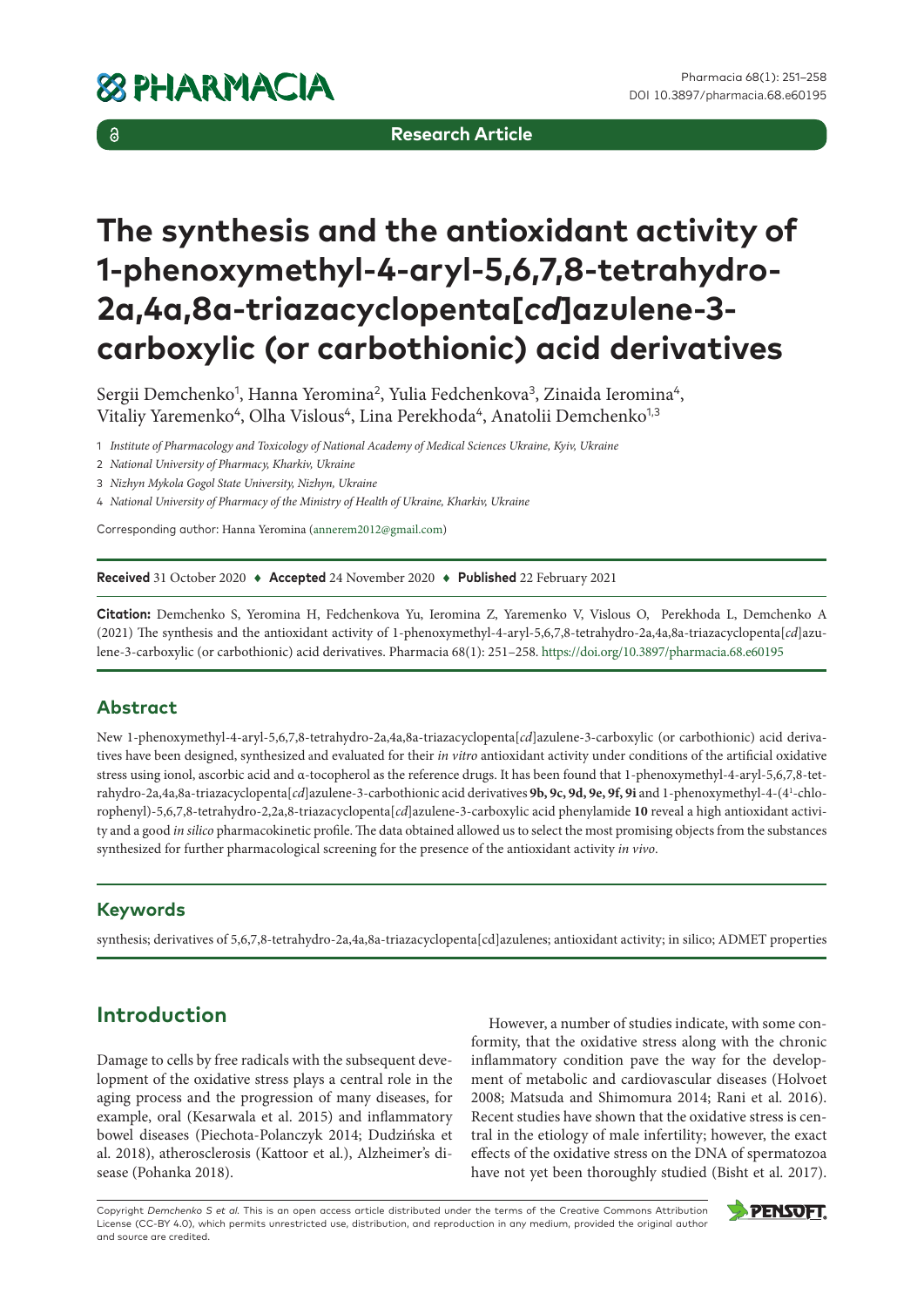The negative impact of the chronic oxidative stress on the body's immune function is also well known (Dhabhar et al. 2012; Glovatchcka et al. 2012).

Antioxidants are our first line of defense against free radical damage, and they are critical to maintaining optimal health and well-being. In the process of the protective action, antioxidants are gradually removed from the body; and therefore, it is necessary to constantly restore their amount with food or pharmaceuticals.

We have already found promising objects for pharmacological screening for the presence of the antihypertensive activity among a number of 1,2,4-triazole derivatives containing piperidine or morpholine fragments in their structure (Perekhoda et al. 2020); it encourages us to continue searching for new biologically active substances among 1,2,4-triazole derivatives. In our opinion, the combination of the 1,2,4-triazole cycle in one molecule with such a well-known pharmacophore as azulene is one of the promising directions for the rational design of new biologically active compounds with the antioxidant action. Functionalization of the compounds obtained makes it possible to achieve the expected pharmacological effect of the "hybrid" molecules synthesized already at the stage of cyclization by radicals of various electronic nature. Each of the cycles of the resulting molecules can exhibit one or another pharmacological activity and is characterized by affinity to various biotargets; it can be considered as an advantage in implementing the concept of multi-target drugs. The use of the combination of *in vitro* and *in silico* studies of the pharmacokinetic profile of the structures obtained is a promising approach for optimizing the targeted search for new antioxidants.

Predicting the pharmacokinetic profile of candidate compounds (ADME/T profiling) can improve the effectiveness of early stages in developing new drugs (Benet et al. 2016; Hardjono et al. 2017; Pires et al. 2018; Han et al. 2019). Substances with undesirable physical and chemical properties are excluded at the early stages of screening, and it significantly reduces the amount of financial investment, labor costs, minimizes time-consuming experiments on animals, contributes to the humanization of the development process as a whole, and most importantly, it significantly increases its efficiency. Therefore, another task of our study was to determine *in silico* what the pharmacokinetic and toxicological (ADMET) properties of the compounds synthesized are.

The possibility of using this approach does not remove the relevance of *in vivo* research; moreover, it has such obvious advantages as cost-effectiveness, a high level of reproducibility, as well as there is no need in the chemical synthesis of a huge number of compounds.

The aim of our work was to synthesize 1-phenoxymethyl-4-aryl-5,6,7,8-tetrahydro-2а,4a,8a-triazacyclopenta[*cd*]azulene-3-carboxylic (or carbothionic) acid derivatives, predict their pharmacokinetic profile *in silico* and search *in vitro* promising antioxidants among them.

## **Materials and methods**

## **Experimental part**

#### *Chemistry*

All solvents were purified before use. Reactions were monitored by thin-layer chromatography (TLC) using Fluka silica gel (60 F 254) plates (0.25 mm). Visualization was made with UV light. Melting points of the compounds synthesized were determined by the Kofler method. Elemental analysis was performed on a EuroEA 3000 elemental analyzer. <sup>1</sup>H NMR spectra were recorded on a Varian Gemini 400 MHz device in DMSO-d6 using tetramethylsilane (TMS) as an internal standard. 13C NMR spectra were recorded on a Varian MR-400 device in DMSO- $d_{\epsilon}$ using TMS as an internal standard. Chemical shifts were reported in ppm units using the  $\delta$  scale.

3-Phenoxymethyl-6,7,8,9-tetrahydro-*5H*-[1,2,4]triazolo[4,3-a]azepine **3** was synthesized by the method (Siryi et al. 2009).

*The general procedure of the synthesis of 1-phenoxymethyl-4-aryl-5,6,7,8-tetrahydro-2,2a,8-triazacyclopenta[cd] azulene 5a, 5b.* To the solution of 2.43 g (0.01 mol) of 3-phenoxymethyl-6,7,8,9-tetrahydro-5*H*-[1,2,4]triazolo[4,3-*a*]azepine **3** in 50 ml of ethyl acetate add the solution of 0.01 mol of the corresponding α-bromoacetophenone in 25 ml of ethyl acetate while stirring. Reflux the reaction mixture for 2 hours. After cooling, decant the solvent from oil-like salts **4a,b** used later without isolation and identification. Add 15 ml of 10% NaOH aqueous solution to the residue and reflux for 1 hour. After cooling filter the crystalline compounds formed, wash with water, and dry. Purify from benzene by crystallization.

*1-Phenoxymethyl-4-phenyl-5,6,7,8-tetra hydro-2,2a,8-triazacyclopenta[cd]azulene 5a***.** Yield 49%, mp 176–178 °С, 1Н-NMR (500 MHz, DМSО-d6), δ: 1.97  $(m, 2H, 6\text{-}CH_2)$ , 2.09  $(m, 2H, 7\text{-}CH_2)$ , 2.79  $(m, 2H, 5\text{-}CH_2)$ ,  $4.06 \, (\text{m}, 2H, 8\text{-}CH_2), 5.24 \, (\text{s}, 2H, CH_2O), 7.16 \, (\text{s}, 1H, 3\text{-}H),$ 6.96–7.45 (m, 10H, 2Ph). Anal. calcd for  $C_{22}H_{21}N_3O$ , % N 12.2. Found, % N 12.4. 13C-NMR (100 MHz, DМSО-d6) δ: 21.76, 25.79, 26.78, 46.26, 70.17, 96.18, 113.3, 121.3, 121.8, 124.2, 124.3, 126.4, 128.9, 131.5, 136.5, 144.8, 148.0, 156.7.

*1-Phenoxymethyl-4-(41 -chlorophenylphenyl)-5,6,7,8-tetrahydro-2,2a,8-triazacyclopenta[cd]azulene 5b***.** Yield 52%, mp 198-199 °С, 1Н-NMR (500 MHz, DМSО-d6), δ: 1.98 (m, 2H, 6-CH<sub>2</sub>), 2.08 (m, 2H, 7-CH<sub>2</sub>), 2.79 (m, 2H, 5-CH<sub>2</sub>), 4.07 (m, 2H, 8-CH<sub>2</sub>), 5.23 (s, 2H, CH<sub>2</sub>O), 7.19 (s, 1H, 3-H), 6.90–7.46 (m, 9H,  $C_6H_4$ +Ph). Anal. calcd for  $C_{22}H_{20}CN_{2}O$ , % Cl 9.39, N 11.1. Found, % Cl 9.47, N 11.3. <sup>13</sup>C-NMR (100 MHz, DMSO-d6) δ: 21.83, 25.71, 26.84, 46.31, 70.25, 98.24, 113.2, 119.9, 121.7, 124.2, 128.8, 129.9, 130.1, 130.2, 135.9, 144.7, 147.9, 156.6.

*General procedure of the synthesis of 1-phenoxymethyl-4-aryl-5,6,7,8-tetrahydro-2а,4a,8a-triazacyclopenta[cd] azulene-3-carbothionic acid amides 9a-9k.* The mixture 0.005 mole of 1-phenoxymethyl-4-phenyl-5,6,7,8-tetrahydro-2,2a,8-triazacyclopenta[*cd*]azulene **5 a** and 0.005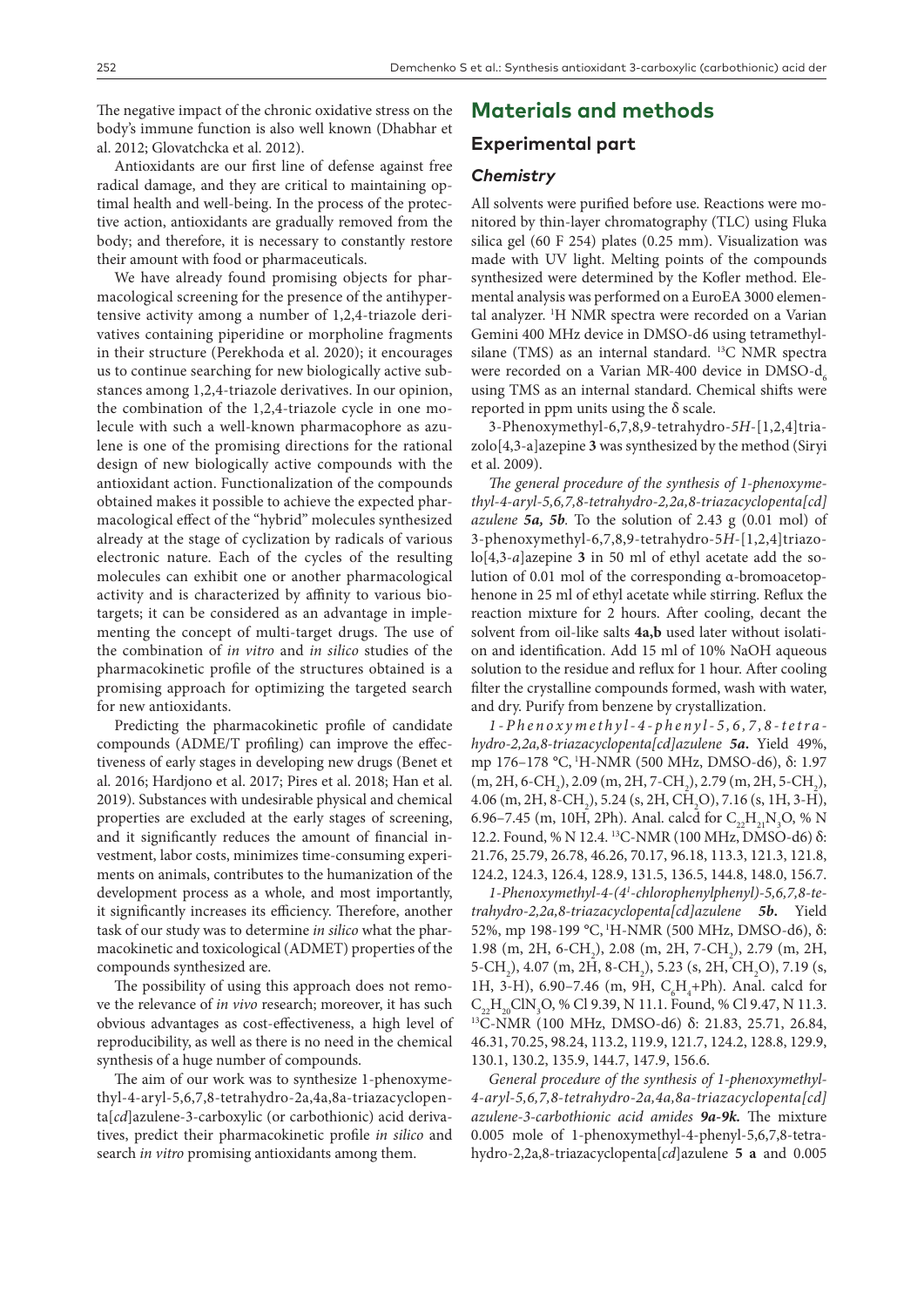mole of appropriate arylisothiocyanate **6 a,b** or **7 c-k** was refluxed in 50 ml of dry benzene during 2 hours. After cooling the solid **9 a-k** was filtered, washed with benzene, then dry on air and recrystallize from benzene or propanol-2.

*1-Phenoxymethyl-4-phenyl-5,6,7,8-tetra hydro-2,2a,8-triazacyclopenta[cd]azulene-3-carbothioic acid allyl amide 9a***.** Yield 68%, mp 154-155 °С, 1Н-NMR (500 MHz, DMSO-d6), δ: 1.96 (m, 2H, 6-CH<sub>2</sub>), 2.08 (m,  $2H$ , 7-CH<sub>2</sub>), 2.45 (m, 2H, 5-CH<sub>2</sub>), 4.19 (m, 2H, 8-CH<sub>2</sub>), 4.33  $(m, 2H, CH_2\text{-}CH=\text{CH}_2)$ , 5.19  $(m, 2H, CH_2\text{-}CH=\text{CH}_2)$ , 5.39  $(s, 2H, CH_2O), 5.96$  (m, 1H,  $CH_2$ -CH=CH<sub>2</sub>), 7.00–7.35 (m, 10H, 2Ph), 9.09 (t, 1H, NH). Anal. calcd for  $C_{26}H_{26}N_4OS$ , % N 12.7; S 7.23. Found, % N 12.8; S 7.34. 13C-NMR (100 MHz, DМSО-d6) δ: 21.77, 25.82, 26.80, 42.25, 48.36, 70.15, 90.31, 113.3, 115.5, 121.8, 123.0, 125.6, 128.9, 130.5, 131.3, 134.5, 138.6, 139.5, 146.5, 152.4, 156.7, 191.3.

*1-Phenoxymethyl-4-phenyl-5,6,7,8-tetra hydro-2,2a,8-triazacyclopenta[cd]azulene-3-carbothioic acid benzylamide 9b***.** Yield 71%, mp 146-147 °С, 1Н-NMR (500 MHz, DMSO-d6), δ: 1.92 (m, 2H, 6-CH<sub>2</sub>), 2.09 (m, 2H, 7-CH<sub>2</sub>), 2.41 (m, 2H, 5-CH<sub>2</sub>), 4.19 (m, 2H, 8-CH<sub>2</sub>), 4.94 (d, 2H, NHCH<sub>2</sub>), 5.37 (s, 2H, CH<sub>2</sub>O), 6.98–7.33 (m, 15H, 3Ph), 9.30 (t, 1H, NH). Anal. calcd for  $C_{30}H_{28}N_4OS$ , % N 11.4; S 6.50. Found, % N 11.5; S 6.67. 13C-NMR (100 MHz, DМSО-d6) δ: 21.74, 25.78, 26.77, 46.23, 54.39, 70.16, 94.89, 113.2, 212.7, 122.5, 125.5, 127.6, 128.8, 130.0, 130.4, 131.2, 138.8, 139.1, 140.2, 146.5, 152.4, 156.6, 195.0.

*1-Phenoxymethyl-4-phenyl-5,6,7,8-tetra hydro-2,2a,8-triazacyclopenta[cd]azulene-3-carbothioic acid phenylamide 9c***.** Yield 81%, mp 188-189 °С, 1Н-NMR (500 MHz, DMSO-d6), δ: 1.94 (m, 2H, 6-CH<sub>2</sub>), 2.11 (m, 2H, 7-CH<sub>2</sub>), 2.48 (m, 2H, 5-CH<sub>2</sub>), 4.20 (m, 2H, 8-CH<sub>2</sub>), 5.40 (s, 2H, CH<sub>2</sub>O), 7.00–7.59 (m, 15H, 3Ph), 10.5 (s, 1H, NH). Anal. calcd for  $C_{29}H_{26}N_{4}OS$ , % N 11.7; S 6.69. Found, % N 11.9; S 6.84. 13C-NMR (100 MHz, DМSО-d6) δ: 21.70, 25.73, 26.81, 46.25, 70.17, 95.73, 113.4, 114.6, 121.8, 124.9, 126.6, 128.4, 128.9, 131.1, 131.6, 136.1, 139.6, 146.6, 149.7,156.7, 193.1.

*1-Phenoxymethyl-4-phenyl-5,6,7,8-tetra hydro-2,2a,8-triazacyclopenta[cd]azulene-3-carbothioic acid o-tolylamide 9d***.** Yield 79%, mp 192-193 °С, 1Н-NMR (500 MHz, DMSO-d6), δ: 1.96 (m, 2H, 6-CH<sub>2</sub>), 2.10 (m, 2H, 7-CH<sub>2</sub>), 2.21 (s, 3H, CH<sub>3</sub>), 2.47 (m, 2H, 5-CH<sub>2</sub>), 4.22  $(m, 2H, 8\text{-}CH_2)$ , 5.41 (s, 2H, CH<sub>2</sub>O), 6.99–7.49 (m, 14H,  $2Ph + C_{6}H_{4}$ ), 10.3 (s, 1H, NH). Anal. calcd for  $C_{30}H_{28}N_{4}OS$ , % N 11.4; S 6.50. Found, % N 11.1; S 6.63. 13C-NMR (100 MHz, DМSО-d6) δ: 17.90, 21.73, 25.81, 26.79, 46.26, 70.16, 95.69, 113.3, 114.5, 121.7, 123.5, 123.8, 125.7, 128.9, 131.0, 131.5, 131.8, 136.5, 139.6, 144.9, 146.5, 149.6, 156.6, 192.8.

*1-Phenoxymethyl-4-phenyl-5,6,7,8-tetra hydro-2,2a,8-triazacyclopenta[cd]azulene-3-carbothioic acid m-tolylamide 9e***.** Yield 67%, mp 173-174 °С, 1Н NMR (500 MHz, DMSO-d6), δ: 1.94 (m, 2H, 6-CH<sub>2</sub>), 2.10 (m, 2H, 7-CH<sub>2</sub>), 2.30 (s, 3H, CH<sub>3</sub>), 2.48 (m, 2H, 5-CH<sub>2</sub>), 4.21  $(m, 2H, 8\text{-}CH_2)$ , 5.41 (s, 2H, CH<sub>2</sub>O), 6.92–7.41 (m, 14H,  $2Ph + C<sub>6</sub>H<sub>4</sub>$ ), 10.4 (s, 1H, NH). Anal. calcd for  $C<sub>30</sub>H<sub>28</sub>N<sub>4</sub>OS$ , % N 11.4; S 6.50. Found, % N 11.5; S 6.68.

*1-Phenoxymethyl-4-phenyl-5,6,7,8-tetra hydro-2,2a,8-triazacyclopenta[cd]azulene-3-carbothioic acid p-tolylamide 9f.* Yield 75%, mp 185-186 °С, 1Н NMR (500 MHz, DMSO-d6), δ: 1.94 (m, 2H, 6-CH<sub>2</sub>), 2.10 (m, 2H, 7-CH<sub>2</sub>), 2.29 (s, 3H, CH<sub>3</sub>), 2.49 (m, 2H, 5-CH<sub>2</sub>), 4.20  $(m, 2H, 8\text{-}CH_2)$ , 5.41 (s, 2H, CH<sub>2</sub>O), 7.00–7.47 (m, 14H,  $2Ph + C<sub>6</sub>H<sub>4</sub>$ ), 10.4 (s, 1H, NH). Anal. calcd for  $C<sub>30</sub>H<sub>28</sub>N<sub>4</sub>OS$ , % N 11.4; S 6.50. Found, % N 11.6; S 6.39.

*1-Phenoxymethyl-4-phenyl-5,6,7,8-tetra hydro-2,2a,8-triazacyclopenta[cd]azulene-3-carbothioic acid (2,4-dimethylphenyl)amide 9g.* Yield 63%, mp 188- 189 °C, <sup>1</sup>H-NMR (500 MHz, DMSO-d6), δ: 1.92 (m, 2H, 6-CH<sub>2</sub>), 2.11 (m, 2H, 7-CH<sub>2</sub>), 2.15 (s, 3H, CH<sub>3</sub>), 2.27 (s, 3H, CH<sub>3</sub>), 2.43 (m, 2H, 5-CH<sub>2</sub>), 4.21 (m, 2H, 8-CH<sub>2</sub>), 5.40  $(s, 2H, CH_2O), 6.95-7.39$  (m, 13H, 2Ph+C<sub>6</sub>H<sub>3</sub>), 10.4 (s, 1H, NH).Anal. calcd for  $C_{31}H_{30}N_{4}OS$ , % N 11.1; S 6.32. Found, % N 11.3; S 6.44. 13C-NMR (100 MHz, DМSО-d6) δ: 17.49, 20.65, 21.74, 25.79, 26.80, 46.21, 70.21, 95.77, 113.2, 114.6, 121.8, 122.0, 123.6, 125.6, 128.8, 131.1, 131.6, 131.7, 138.5, 139.5, 145.6, 146.6, 149.7, 156.7, 192.7.

*1-Phenoxymethyl-4-phenyl-5,6,7,8-tetra hydro-2,2a,8-triazacyclopenta[cd]azulene-3-carbothioic acid (2,5-dimethylphenyl)amide 9h***.** Yield 65%, mp 175- 176 °C, <sup>1</sup>H-NMR (500 MHz, DMSO-d6), δ: 1.93 (m, 2H, 6-CH<sub>2</sub>), 2.11 (m, 2H, 7-CH<sub>2</sub>), 2.15 (s, 3H, CH<sub>3</sub>), 2.28 (s, 3H, CH<sub>3</sub>), 2.43 (m, 2H, 5-CH<sub>2</sub>), 4.21 (m, 2H, 8-CH<sub>2</sub>), 5.41  $(s, 2H, CH_2O), 6.96-7.36$  (m, 13H, 2Ph+C<sub>6</sub>H<sub>3</sub>), 10.2 (s, 1H, NH). Anal. calcd for  $C_{31}H_{30}N_4OS$ , % N 11.1; S 6.32. Found, % N 10.9; S 6.19.

*1-Phenoxymethyl-4-phenyl-5,6,7,8-tetra hydro-2,2a,8-triazacyclopenta[cd]azulene-3-carbothioic acid (3,4-dimethylphenyl)amide 9i.* Yield 71%, mp 197- 198 °C, <sup>1</sup>H-NMR (500 MHz, DMSO-d6), δ: 1.93 (m, 2H, 6-CH<sub>2</sub>), 2.13 (m, 2H, 7-CH<sub>2</sub>), 2.14 (s, 3H, CH<sub>3</sub>), 2.29 (s, 3H, CH<sub>3</sub>), 2.43 (m, 2H, 5-CH<sub>2</sub>), 4.22 (m, 2H, 8-CH<sub>2</sub>), 5.43  $(s, 2H, CH<sub>2</sub>O), 6.98-7.41$  (m, 13H, 2Ph+C<sub>6</sub>H<sub>3</sub>), 10.3 (s, 1H, NH). Anal. calcd for  $C_{31}H_{30}N_4OS$ , % N 11.1; S 6.32. Found, % N 11.2; S 6.39.

*1-Phenoxymethyl-4-phenyl-5,6,7,8-tetra hydro-2,2a,8-triazacyclopenta[cd]azulene-3-carbothioic acid (2-methoxyphenyl)amide 9j***.** Yield 60%, mp 164- 165 °C, <sup>1</sup>H-NMR (500 MHz, DMSO-d6), δ: 1.93 (m, 2H, 6-CH<sub>2</sub>), 2.11 (m, 2H, 7-CH<sub>2</sub>), 2.41 (m, 2H, 5-CH<sub>2</sub>), 3.80 (s, 3H, OCH<sub>3</sub>), 4.21 (m, 2H, 8-CH<sub>2</sub>), 5.41 (s, 2H, CH<sub>2</sub>O), 6.89– 8.60 (m, 14H, 2Ph+ $C_{6}H_{4}$ ), 10.5 (s, 1H, NH). Anal. calcd for  $C_{30}H_{28}N_{4}O_{2}S$ , % N 11.0; S 6.29. Found, % N 11.3; S 6.43.

*1-Phenoxymethyl-4-phenyl-5,6,7,8-tetra hydro-2,2a,8-triazacyclopenta[cd]azulene-3-carbothioic acid (4-methoxyphenyl)amide 9k***.** Yield 60%, mp 205- 205 °С, 1Н-NMR (500 MHz, DМSО-d6), δ: 1.94 (m, 2Н, 6-CH<sub>2</sub>), 2.10 (m, 2H, 7-CH<sub>2</sub>), 2.47 (m, 2H, 5-CH<sub>2</sub>), 3.74  $(s, 3H, OCH<sub>3</sub>)$ , 4.20 (m, 2H, 8-CH<sub>2</sub>), 5.40 (s, 2H, CH<sub>2</sub>O), 6.92–7.45 (m, 14H, 2Ph+ $C_{6}H_{4}$ ), 10.4 (s, 1H, NH). Anal. calcd for  $C_{30}H_{28}N_{4}O_{2}S$ , % N 11.0; S 6.29. Found, % N 11.1; S 6.37. 13C-NMR (100 MHz, DМSО-d6) δ: 21.71, 25.77,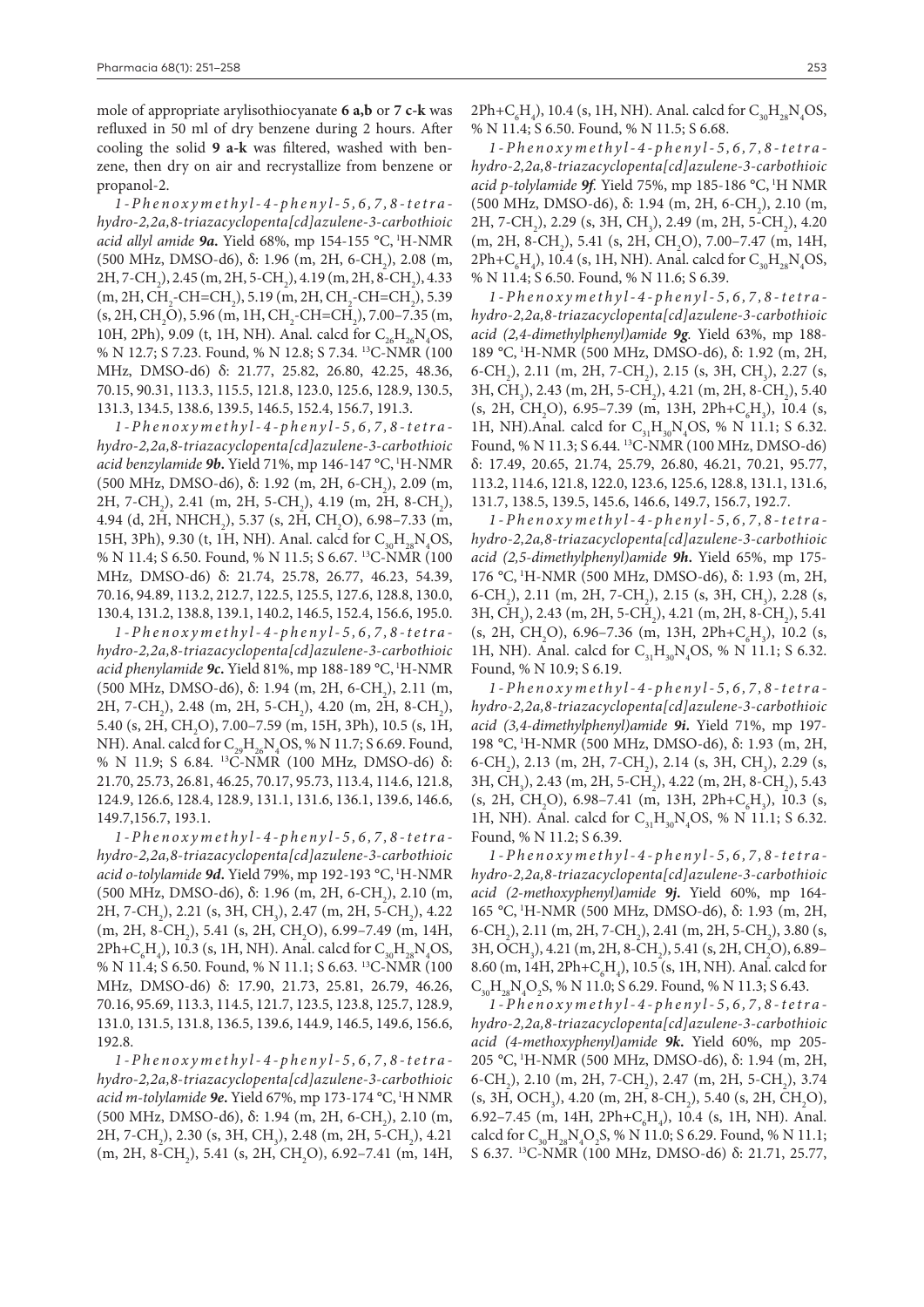26.81, 46.23, 55.64, 70.18, 95.74, 113.3, 114.5, 121.7, 125.5, 128.9, 131.1, 131.5, 134.7, 136.1, 139.6, 146.5, 149.6, 155.6, 193.1.

*General procedure of the synthesis of 1-phenoxymethyl-4-aryl-5,6,7,8-tetrahydro-2а,4a,8a-triazacyclopenta[cd] azulene-3-carboxylic acid amides 9l-9o, 10***.** The mixture 0.005 mole of 1-phenoxymethyl-4-phenyl-5,6,7,8-tetrahydro-2,2a,8-triazacyclopenta[*cd*]azulene **5a** or **5b** and 0.005 mole of appropriate arylisocyanate **8l-o** was reflaxed in 50 ml of dry benzene during 2 hours. After cooling the solid **9a-k** was filtered, washed with benzene, then dry on air and recrystallize from benzene or ethanol.

*1-Phenoxymethyl-4-phenyl-5,6,7,8-tetra hydro-2,2a,8-triazacyclopenta[cd]azulene-3-carboxylic acid phenylamide 9l***.** Yield 85%, mp 215-216 °С, 1Н-NMR (500 MHz, DMSO-d6), δ: 1.96 (m, 2H, 6-CH<sub>2</sub>), 2.11 (m, 2H, 7-CH<sub>2</sub>), 2.53 (m, 2H, 5-CH<sub>2</sub>), 4.21 (m, 2H, 8-CH<sub>2</sub>), 5.46 (s, 2H, CH<sub>2</sub>O), 6.98–7.52 (m, 15H, 3Ph), 9.40 (s, 1H, NH). Anal. calcd for  $C_{29}H_{26}N_4O$ , % N 12.1. Found, % N 12.4. 13C-NMR (100 MHz, DМSО-d6) δ: 21.41, 25.80, 26.78, 46.23, 70.15, 95.52, 113.3, 117.3, 120.4, 121.8, 123.2, 124.2, 128.5, 128.8, 129.8, 131.5, 138.7, 142.8, 149.0, 152.4, 156.6, 162.2.

*1-Phenoxymethyl-4-phenyl-5,6,7,8-tetra hydro-2,2a,8-triazacyclopenta[cd]azulene-3-carboxylic acid (3-chlorophenyl)amide 9m***.** Yield 88%, mp 190-191 °С, 1Н-NMR (500 MHz, DМSО-d6), δ: 1.96 (m, 2Н, 6-CH<sub>2</sub>), 2.11 (m, 2H, 7-CH<sub>2</sub>), 2.53 (m, 2H, 5-CH<sub>2</sub>), 4.20 (m, 2H, 8-CH<sub>2</sub>), 5.48 (s, 2H, CH<sub>2</sub>O), 7.00–7.80 (m, 14H,  $2Ph + C_{6}H_{4}$ ), 9.51 (s, 1H, NH). Anal. calcd for  $C_{29}H_{25}Cl \rm N_4O_2$ , % N 11.3. Found, % N 11.5. <sup>13</sup>C-NMR (100 MHz, DМSО-d6) δ: 21.39, 25.74, 26.77, 46.25, 70.21, 95.57, 113.4, 117.4, 118.4, 119.6, 121.7, 123.6, 124.1, 128.9, 129.1, 129.7, 129.9, 131.4, 132.7, 138.6, 140.0, 149.1, 152.3, 156.7, 162.4.

*1-Phenoxymethyl-4-phenyl-5,6,7,8-tetra hydro-2,2a,8-triazacyclopenta[cd]azulene-3-carboxylic acid (2-methoxyphenyl)amide 9n***.** Yield 72%, mp 180- 181 °C, <sup>1</sup>H-NMR (500 MHz, DMSO-d6), δ: 1.94 (m, 2H, 6-CH<sub>2</sub>), 2.12 (m, 2H, 7-CH<sub>2</sub>), 2.46 (m, 2H, 5-CH<sub>2</sub>),  $3.79$  (s,  $3H$ , OCH<sub>3</sub>),  $4.22$  (m,  $2H$ ,  $8\text{-}CH_2$ ),  $5.42$  (s,  $2H$ , CH<sub>2</sub>O), 6.79–8.55 (m, 14H, 2Ph+C<sub>6</sub>H<sub>4</sub>), 10.5 (s, 1H, NH). Anal. calcd for  $C_{30}H_{28}N_4O_3$ , % N 11.4. Found, % N 11.2.<br><sup>13</sup>C-NMR (100 MHz, DMSO-d6) δ: 21.42, 25.79, 26.79, 46.26, 56.41, 70.17, 95.53, 114.4, 113.3, 117.3, 118.7, 119.9, 121.6, 124.2, 125.0, 128.4, 128.9, 129.8, 131.5, 138.6, 145.9, 149.1, 152.4, 156.7, 161.2.

*1-Phenoxymethyl-4-phenyl-5,6,7,8-tetra hydro-2,2a,8-triazacyclopenta[cd]azulene-3-carboxylic acid (3,4-dichlorophenyl)amide 9o***.** Yield 91%, mp 195- 196 °С, 1Н-NMR (500 MHz, DМSО-d6), δ: 1.96 (m, 2Н, 6-CH<sub>2</sub>), 2.11 (m, 2H, 7-CH<sub>2</sub>), 2.54 (m, 2H, 5-CH<sub>2</sub>), 4.21  $(m, 2H, 8\text{-}CH_2)$ , 5.48 (s, 2H, CH<sub>2</sub>O), 7.01–7.99 (m, 13H,  $2Ph + C_{6}H_{3}$ ), 9.57 (s, 1H, NH). Anal. calcd for  $C_{29}H_{24}Cl _{2}N_{4}O_{2}$ , % N 10.5. Found, % N 10.8.

*1-Phenoxymethyl-4-(41 -chlorophenyl)-5,6,7,8-tetrahydro-2,2a,8-triazacyclopenta[cd]azulene-3-carboxylic acid phenylamide 10***.** Yield 80%, mp 228-229 °С, 1Н-NMR (500 MHz, DMSO-d6), δ: 1.97 (m, 2H, 6-CH<sub>2</sub>), 2.12 (m, 2H, 7-CH<sub>2</sub>), 2.57 (m, 2H, 5-CH<sub>2</sub>), 4.21 (m, 2H, 8-CH<sub>2</sub>), 5.47 (s, 2H, CH<sub>2</sub>O), 6.98–7.54 (m, 14H, 2Ph+C<sub>6</sub>H<sub>4</sub>), 9.48 (s, 1H, NH). Anal. calcd for  $C_{29}H_{25}CIN_4O_2$ , % N 11.3. Found, % N 11.6. 13C-NMR (100 MHz, DМSО-d6) δ: 21.39, 25.75, 26.83, 46.27, 70.19, 95.45, 113.2, 117.3, 120.5, 121.7, 123.3, 127.6, 128.5, 128.9, 130.6, 132.5, 138.1, 142.7, 149.1, 152.4, 156.7, 162.1.

#### *Antioxidant and antiradical activity*

To study the antioxidant activity (AOA) of potential drugs, especially at the initial stages of their biological screening, it is feasible to use methods of the primary assessment of the antioxidant and antiradical activity of compounds in the experiments *in vitro* (Albert 1971; Hubskyi et al. 2001).

At the same time, it is advisable to conduct pharmacological studies of AOA of new substances on several models of initiation of free radical reactions in the experiments *in vitro* showing different stages of the complex chain process of activation of free radical oxidation.

To study the structure-activity relationship, the initial substance - 1-phenoxymethyl-4-phenyl-5,6,7,8-tetrahydro-2,2a,8-triazacyclopenta[*cd*]azulene **5а** was the object of screening for the presence of the antiradical and antioxidant activity *in vitro*, in addition to the target carbothioic and carboxylic acids derivatives containing 5,6,7,8-tetrahydro-2,2a,8-triazacyclopenta[*cd*]azulene moiety **9a-9o, 10**.

The 1-phenoxymethyl-4-aryl-5,6,7,8-tetrahydro-2а,4a,8a-triazacyclopenta[*cd*]azulene-3-carboxylic (or carbothionic) acid derivatives **9a-9o, 10** under research differ in the presence and nature of substituents in a thioamide (compounds **9a-9k**) or amide (compounds **9l-9o, 10**) fragment of a molecule.

The presence of the antiradical and antioxidant activity of the substances synthesized was studied in the experiments *in vitro* when initiating free radical processes by modeling the artificial oxidative stress using an emulsion of yolk lipoproteins (Perekhoda et al. 2017.) placed in the culture medium with an optimal pH value of 7.5 for biological systems as an oxidation substrate. The model system chosen has a number of the following advantages. It is affordable; the release of lipoproteins is easy; the model is stable during storage, and, at the same time, it has a high oxidizability since the yolk of chicken eggs contains two types of lipid-protein complexes that correspond to lipoproteins of very low and low density of the blood plasma by their lipid and protein composition.

The experiment was performed under simulated conditions; the variants of the experiment included the control (dimethyl sulfoxide (DMSO) as a solvent), solutions of reference drugs (ionol, ascorbic acid and α-tocopherol) and the compounds synthesized with a titer of 0.3 mg/mL in the incubation medium.

To prepare the model system, the yolk was isolated from a chicken egg, then it was mixed with an equal volume of the potassium phosphate buffer solution (40 mM  $KH<sub>2</sub>PO<sub>4</sub> + 105 mM KCl, pH 7.5)$ . The resulting emulsion of yolk lipoproteins (YLP) was 25 times diluted with the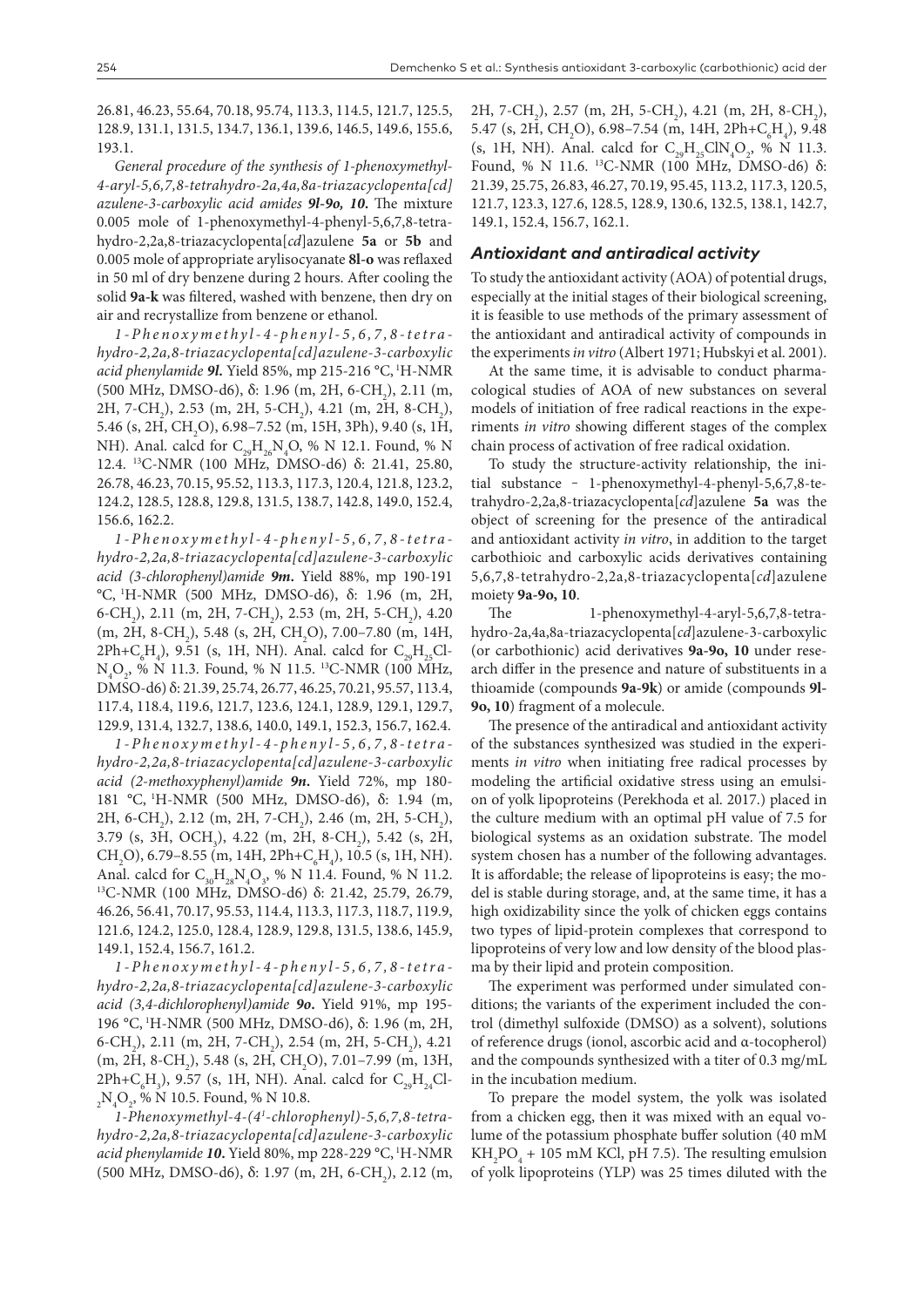same buffer solution before use. The test compounds, as well as the reference drugs, were prepared in the form of DMSO solutions with the initial titer of 3 mg/mL.

The oxidative stress was modeled as follows. To 1 ml of YLP emulsion sequentially 0.5 ml of solutions of the test substances, 0.5 ml of 0.5 mM Ferum (II) sulfate solution (the ROS generation system) and 3 mL the potassium phosphate buffer solution (40 mM  $KH_{2}PO_{4} + 105$ mM KCl, pH 7.5) were added. The resulting solution was mixed and incubated for 30 minutes at 37° C in a Water Thermostat ITJ-0-03, and then irradiated with a 40 W fluorescent light source.

After incubation the solution was cooled and used to determine the products of lipid peroxidation, their intensity was estimated by the accumulation of TBA-reactive products, in particular malonyldialdehyde (MDA) by its reaction with thiobarbituric acid (Bohacheva et al. 2016). To do this, 2 ml of cooled 20% trichloroacetic acid (TCA) and 0.1 ml of 0.01 m alcohol ionol solution were added to the solution obtained after incubation. The resulting solution was placed in the refrigerator for 12 hours, after that the samples were centrifuged at 4000 rpm. Then, 1 ml of 0.8% thiobarbituric acid solution freshly prepared in 0.3% sodium dodecyl sulfate solution was added to 2.5 ml of the TCA extract and placed in a boiling water bath for 10 minutes. It is known (Bohacheva et al. 2016) that in the acidic medium MDA reacts with 2-thiobarbituric acid to form a colored azomethine complex with an absorption maximum of 532 nm (Scheme 1). The resulting complex was extracted with alcohols; thus, after cooling, 4 ml of butanol-1 was added to the sample, and the optical density of butanol extracts was measured using a SF-46 spectrophotometer at a wavelength of 532 nm.

The antioxidant properties of the compounds stu-



**Scheme 1.** The interaction between malonyldialdehyde and thiobarbituric acid.

died was calculated taking into account the formation of TBA-active adducts formed during the interaction of TBA with MDA according to Scheme 1 in control samples containing DMSO, samples of the test compounds and inhibition of the formation of TBA adducts by the reference drugs according to the Formula 1:

$$
\%AOA_{\text{substance}} = \frac{A_{\text{DMSO}} \bullet A_{\text{substance}}}{A_{\text{DMSO}} \bullet A_{\text{reference\_drug}}} \bullet 100\%
$$

where  $A_{DMSO}$  – is the average value of the optical density of solutions containing DMSO as a solvent;

 $A<sub>substance</sub>$  – is the average value of the optical density of solutions containing DMSO solutions of the test compounds;

The content of malonyldialdehyde was calculated by the formula 2 (Bohacheva et al. 2016):

$$
[\text{MDA}] = \frac{A_{532} \cdot 10^6 \cdot 5.25}{1.56 \cdot 10^5 \cdot 1 \text{ml}}
$$

where [MDA] – is the concentration of malonyldialdehyde, nmol/mL;

 $A<sub>532</sub>$  – is the optical density of the solution at 532 nm;

 $10<sup>6</sup>$  – is the conversion factor to nmol/ml or  $\mu$ m/L;

 $1.56 \cdot 10^5$  – is the molar optical density coefficient of the trimethine complex at 532 nm, mole<sup>-1</sup> · cm<sup>-1</sup>;

5.25 – is the sample dilution factor.

The mathematical processing of the data obtained was performed by calculating the unpaired t-test (Lakyn 1990). In all cases, the analytical repeatability was  $5 (n=5)$ . The probable effect of the compounds studied on the inhibition of the formation of TBA-reactive products was assessed for the significance level p<0.05 by comparing the content of MDA in solutions of the test compounds and solutions of ionol, ascorbic acid and α-tocopherol.

#### *In silico* **studies of ADMET properties**

Prediction of the pharmacokinetic properties (ADME: absorption, distribution, metabolism, and excretion) and toxicity of the carbothioic and carboxylic acids derivatives containing 5,6,7,8-tetrahydro-2,2a,8-triazacyclopenta[*cd*] azulene moiety **9a-9o, 10** and 1-phenoxymethyl-4-phenyl-5,6,7,8-tetrahydro-2,2a,8-triazacyclopenta[*cd*]azulene **5а** was performed using the pkCSM online tool, i.e., firstly, the test compounds were drawn as 2D molecular structures with ChemBio Draw Ultra and copied into ChemBio 3D Ultra to create a 3D structure, and then stored as \* .sdf file. Secondly, all of the compounds tested were translated into the SMILES format using SMILES Translator Online Help. In the SMILES format, the compounds were processed using the pkCSM online tool (pkCSM) to predict the ADME and toxicity of the compounds. The properties involved in distribution, metabolism, excretion and toxicity, such as volume of distribution (VDss) and central nervous system (CNS) permeability; CYP450 inhibitors; total clearance; and hepatotoxicity, respectively, were analyzed through this server.

## **Results and discussion**

3-(Phenoxymethyl)-6,7,8,9-tetrahydro-5*H*-[1,2,4]triazolo[4,3-a]azepine **3** was obtained by the cyclization of 2-methoxy-3,4,5,6-tetrahydro-7*H*-azepine **1** with 2-phenoxyacetohydrazide **2** and further alkylation of compound **3** by the corresponding α-halogen ketones in the ethyl acetate medium. 1-Phenoxymethyl-4-aryl-5,6,7,8-tetrahydro-2,2a,8-triazacyclopenta[*cd*]azulene 5a,b isolated as bases under the action the solution of sodium hydroxide since the corresponding hydrobromides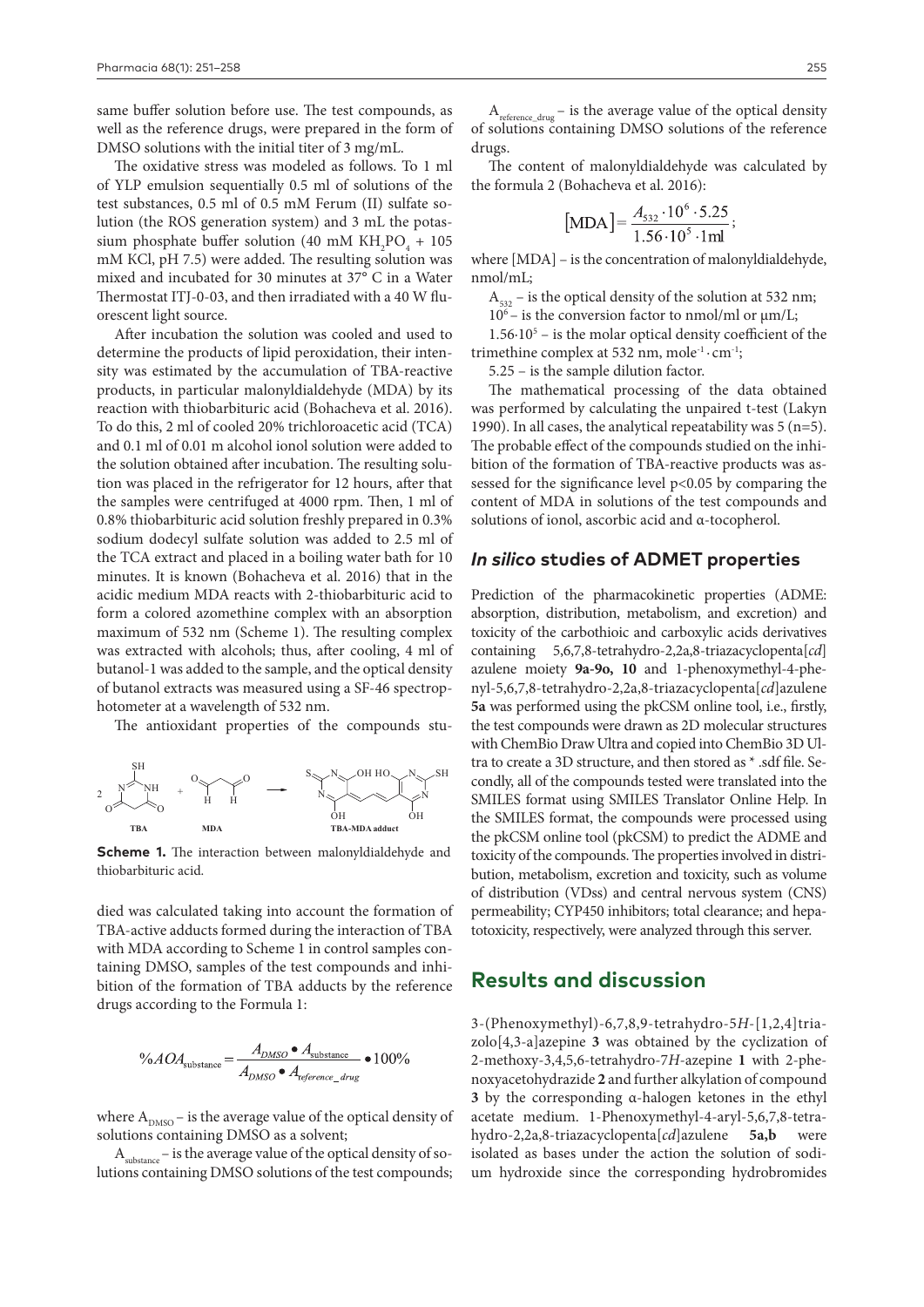were oily precipitates. The synthesis of the target compounds – new 1-phenoxymethyl-4-aryl-5,6,7,8-tetrahydro-2а,4a,8a-triazacyclopenta[*cd*]azulene-3-carboxylic (or carbothionic) acid derivatives **9a-9o, 10** was carried out *via* formation of 1-phenoxymethyl-4-aryl-5,6,7,8-tetrahydro-2,2a,8-triazacyclopenta[*cd*]azulene **5a, b** via several stages according to Scheme 2:

It should be noted that the reaction of the formation of target compounds occurred more easily by the interac-



**Scheme 2.** The synthesis of the 1-phenoxymethyl-4-aryl-5,6,7,8-tetrahydro-2а,4a,8a-triazacyclopenta[cd]azulene-3-carboxylic (or carbothionic) acid derivatives **9a-9o, 10.**  Where **6-9 a)**  $X = -CH = CH_2$ , **b)**  $X = Ph$ , **c)**,  $1 \text{Ar} = Ph$ , **d**)  $2 \text{MeC}_6H_4$ , **e**)  $3\text{MeC}_{6}\text{H}_{4}$ , **f**)  $4\text{MeC}_{6}\text{H}_{4}$ , **g**)  $2,4\text{Me}_{2}\text{C}_{6}\text{H}_{3}$ , **h**)  $2,5\text{Me}_{2}\text{C}_{6}\text{H}_{3}$ , **i**)  $3,4\text{Me}_2\text{C}_6\text{H}_3$ , j)  $2\text{MeOC}_6\text{H}_4$ , k)  $4\text{MeOC}_6\text{H}_4$ , m)  $3\text{ClC}_6\text{H}_4$ , n)  $2\text{MeOC}_{6}H_{4}$ , **o**)  $3,4\text{Cl}_{2}\text{C}_{6}H_{3}$ .

tion between the 1-phenoxymethyl-4-aryl-5,6,7,8-tetrahydro-2,2a,8-triazacyclopenta[*cd*]azulene **5а** and the corresponding arylisocyanates. It was confirmed by higher yields (72–91%) of carboxylic acid derivatives **9l-9o, 10**, while the yield of most carbothionic acid derivatives (**9a,e,g,k**) was relatively low (60–68%).

The values of C, H and N calculated in the compounds newly synthesized were in excellent agreement with the experimental values found from elemental analysis results. The structure of these compounds proposed was further confirmed by 1 Н NMR- and 13С NMR spectral data.

**Antioxidant Activity** *in vitro***.** To assess the ability of the test compounds to exhibit antioxidant effects and the level of their activity against ionol, ascorbic acid, and α-tocopherol, the percentage of inhibition of the formation of TBA-reactive products, namely the content of MDA, was calculated (Tab. 1).

Among the reference drugs, ionol (0.79 nmol MDA/

**Table 1.** The antioxidant activity of derivatives containing the 5,6,7,8-tetrahydro-2,2a,8-triazacyclopenta[*cd*]azulene moiety (in % of inhibition of the formation of TBA-reactive products).

| The variant<br>of the<br>experiment | Substituent.<br>or Ar                                           | The MDA<br>content (nmol/<br>ml of the yolk | <b>AOA</b><br>(% in<br>relation | AOA (% in<br>relation to<br>ascorbate) | $AOA$ (% in<br>relation to<br>α-tocopherol) |
|-------------------------------------|-----------------------------------------------------------------|---------------------------------------------|---------------------------------|----------------------------------------|---------------------------------------------|
|                                     |                                                                 | lipoprotein<br>emulsion)                    | to ionol)                       |                                        |                                             |
| <b>DMSO</b>                         |                                                                 | $3.857 \pm 0.04$                            |                                 |                                        | ۰                                           |
| Ionol                               |                                                                 | $0.787 \pm 0.01$                            |                                 |                                        |                                             |
| Ascorbate                           |                                                                 | $2.38 \pm 0.03$                             |                                 |                                        |                                             |
| a-Tocopherol                        |                                                                 | $1.49 \pm 0.02$                             |                                 |                                        |                                             |
| 5 a                                 |                                                                 | $0.82 \pm 0.019$                            | 98.70                           | 205.41                                 | 128.27                                      |
| 9 a                                 | CH <sub>2</sub> CH=CH <sub>2</sub>                              | $2.79 \pm 0.014$                            | 34.74                           | 72.30                                  | 45.15                                       |
| 9 b                                 | CH, Ph                                                          | $1.65 \pm 0.017$                            | 71.75                           | 149.32                                 | 93.25                                       |
| 9 с                                 | Ph                                                              | $1.14 \pm 0.031$                            | 88.60                           | 183.78                                 | 114.77                                      |
| 9 d                                 | $2MeC_{c}H_{d}$                                                 | $1.25 \pm 0.014$                            | 85.02                           | 176.35                                 | 110.13                                      |
| 9 е                                 | 3MeC <sub>6</sub> H <sub>4</sub>                                | $1.36 \pm 0.015$                            | 81.43                           | 168.92                                 | 105.49                                      |
| 9 f                                 | 4MeC <sub>a</sub> H <sub>a</sub>                                | $1.45 \pm 0.032$                            | 78.50                           | 162.83                                 | 101.69                                      |
| 9 h                                 | $2,5Me$ , $C6H3$                                                | $1.85 \pm 0.014$                            | 65.47                           | 135.81                                 | 84.81                                       |
| 9 g                                 | $2,4Me$ , $C$ <sub><math>\epsilon</math></sub> $H$ <sub>2</sub> | $1.69 \pm 0.004$                            | 70.68                           | 146.62                                 | 91.56                                       |
| 9 i                                 | $3,4Me$ , $C6H3$                                                | $1.36 \pm 0.008$                            | 81.43                           | 168.92                                 | 105.49                                      |
| 9 j                                 | 2MeOC <sub>2</sub> H                                            | $1.86 \pm 0.037$                            | 65.15                           | 135.14                                 | 84.39                                       |
| 9 k                                 | 4MeOC <sub>c</sub> H <sub>s</sub>                               | $1.02 \pm 0.007$                            | 92.50                           | 191.89                                 | 119.83                                      |
| 91                                  | Ph                                                              | $2.87 \pm 0,008$                            | 32.24                           | 66.89                                  | 41.77                                       |
| 9 m                                 | 3ClC <sub>6</sub> H <sub>4</sub>                                | $1.88 \pm 0,003$                            | 64.50                           | 133.78                                 | 83.54                                       |
| 9 n                                 | 2MeOC <sub>e</sub> H <sub>a</sub>                               | $1.15 \pm 0.050$                            | 88.27                           | 183.11                                 | 114.35                                      |
| 9о                                  | 3,4Cl, C, H                                                     | $2.55 \pm 0.010$                            | 42.67                           | 88.51                                  | 55.27                                       |
| 10                                  | 4ClC <sub>6</sub> H <sub>4</sub>                                | $1.88 \pm 0,003$                            | 90.55                           | 187.84                                 | 117.30                                      |

ml of the YLP emulsion) showed the highest degree of inhibition of the formation of TBA-reactive products, while ascorbic acid (2.38 nmol MDA/ml of the YLP emulsion) demonstrated the lowest degree of inhibition in relation to the control containing DMSO. α-Tocopherol had an intermediate value of AOA (1.49 nmol MDA/ml of the YLP emulsion.

According to the results of the primary pharmacological screening *in vitro*, all substances tested are able to exhibit the antioxidant activity in one way or another. The carbothionic acid derivative with an allyl substitute in the phenyl fragment of the molecule (compound **9a**), the carboxylic acid derivative with non-substituted phenyl and dichloro-substituted phenyl substituents (compounds **9l** and **9o,** respectively) demonstrated the lowest percentage of inhibition of the formation of TBA-reactive products, and therefore, the lowest activity at the level of 32.24–42.67%, 66.89–88.51% and 41.77–55.27% in relation to ionol, ascorbic acid and α-tocopherol, respectively. It is interesting to note that during the experiment all compounds with chloro-, benzylidene and methyl substituents in the phenyl fragment of the molecule (compounds **9m, 9b, 9d-9k**, respectively) showed a moderate antioxidant and antiradical activity in the range of 64.50–85.02%,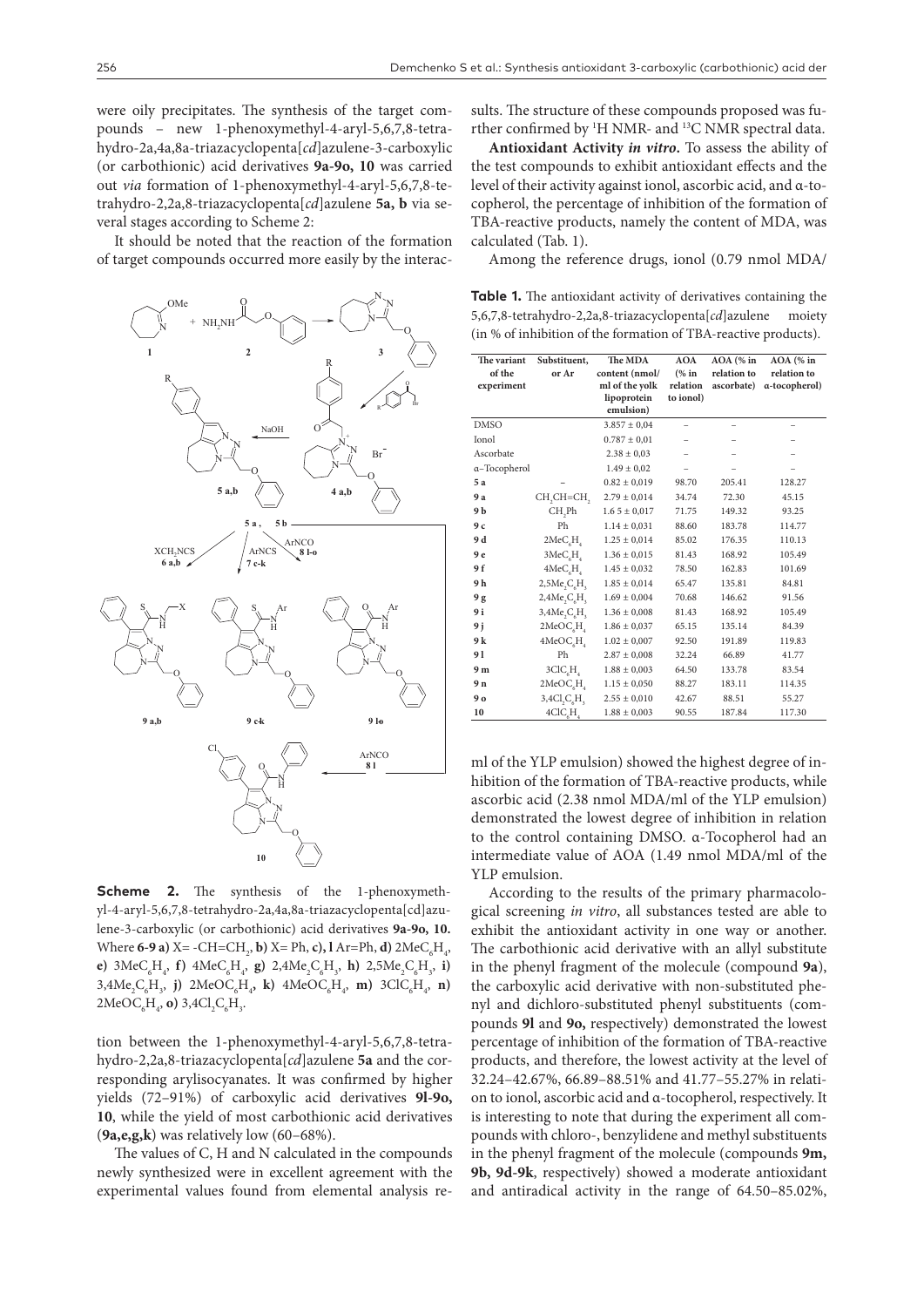133.78–176.35% and 83.54–110.13%, in relation to each of the reference drugs.

The initial compound **5а** had the highest ability to inhibit the formation of TBA-reactive products among all substances; it showed the antioxidant and antiradical activity approaching the level of the ionol effect (98.70%), while its activity exceeded the activity of ascorbic acid by 105% (205.41%), and the activity of α-tocopherole by 28% (128.27%).

The interaction between pharmacokinetics, toxicity, and potency is crucial for effective drugs. PkCSM can predict how molecules are distributed within the body based on their structure. The volume of distribution (VD) is the calculated volume that the whole quantity of a drug will be circulated at an equal level of blood plasma. The higher the VD is, the larger the amount of the drug is distributed to the tissue rather than plasma. This model is set from the estimation of the steady-state volume of distribution (VDss), which is then revealed as log L/kg. According to Pires et al. (Pires et al. 2015), VDss higher than 2.81 L/kg (log VDss > 0.45) is categorized as high, whereas VDss lower than 0.71 L/kg (log VDss < -0.15) is categorized as low. It can be seen that the VDss values of the test compounds range from 0.0038 to 0.688; therefore, it can be predicted that all these compounds can be distributed evenly providing an equal level of the blood plasma. It should be noted that compounds **9a** (log VDss = 0.688), **5a** (log VDss = 0.596), **9m** (log VDss = 0.523), **9b** (log VDss = 0.507), **9c** (log VDss = 0.446) had the highest value of VDss. According to the data obtained all test compounds can be well distributed in the body.

Evaluating the ability of potential antioxidants to pass through the blood-brain barrier (BBB) is essential at the early stages of their development. The distribution of potential antioxidants in the structures of the brain, its cellular elements and subcellular fractions is very important since hypoxia is the basis of many neurological diseases (Andreeva 2009).

Based on the pkCSM result it could be assumed as well that all test compounds would be well distributed to the brain (besides the initial compound, 1-phenoxymethyl-4-phenyl-5,6,7,8-tetrahydro-2,2a,8-triazacyclopenta[*cd*]azulene **5a** and 1-phenoxymethyl-4-phenyl-5,6,7,8-tetrahydro-2,2a,8-triazacyclopenta[*cd*]azulene-3-carbothioic acid (4-methoxyphenyl)amide **9k**).

Especially 1-phenoxymethyl-4-aryl-5,6,7,8-tetrahydro-2а,4a,8a-triazacyclopenta[*cd*]azulene-3-carbothionic acid derivatives **9b, 9c, 9d, 9e, 9g, 9i** have high values of LogBB and LogPS, thus, they are predicted to readily cross the blood-brain barrier and penetrate directly into the central nervous system.

Based on the *in silico* study of the pharmacokinetic profiles of the test compounds using pkCSM online tool it can be concluded that, generally, they can be well absorbed through oral administration (% absorption more than 92%).

The degree of binding to blood proteins for all test compounds is high and amounts to more than 82%.

Cytochrome P450 is an important detoxification enzyme in the body, mainly found in the liver. It oxidizes xenobiotics to facilitate their excretion. Many drugs are deactivated by cytochrome P450, but some can be activated by it. Cytochrome P450 is responsible for the metabolism of many drugs. However, inhibitors of it can dramatically alter the pharmacokinetics of these drugs; therefore, it is important to evaluate whether a given compound is likely to be a cytochrome P450 substrate. Two main isoforms, which are responsible for the drug metabolism, are P2D6 cytochrome (CYP2D6) and P3A4 cytochrome (CYP3A4). Аll test compounds can be substrates or inhibitors of these isoforms.

The results also showed that all test compounds could not be the substrates of Organic Cation transporter 2 (OCT2), a renal uptake transporter playing an important role in drug elimination through the kidney. From the above result, it can be concluded that all the compounds studied are excreted through the kidneys by a mechanism other than OCT2.

The potential toxicity of prospective compounds should be assessed. The acute toxicity and relative toxicity of all compounds can be determined by the lethal dose value.

The maximum tolerated dose for all test substances, with the exception of compounds **9n, 9g** and **9j,** is in the dose range from 0.413 to 0.755. The maximum tolerated dose of compounds **9n, 9g** and **9j** is less than 0.413, which is an unfavorable parameter.

The value of  $LD_{\epsilon 0}$ , the average lethal dose of a substance causing the death of 50% of the experimental animals when administered in one dose, was also predicted. The value of  $LD_{50}$  characterizing the acute toxicity in rats in oral administration of the compounds studied was in the range of 2.29–3.4 mol/kg; moreover, it should be noted that this dose was the lowest for the initial compound **5а**, and the highest for 1-phenoxymethyl-4-phenyl-5,6,7,8-tetrahydro-2,2a,8-triazacyclopenta[*cd*]azulene-3-carboxylic acid (2-methoxyphenyl)amide **9n**.

The dose of substances causing the chronic toxicity in rats when administered orally for most compounds is 0.16–0.66, while for compounds **5a, 9g, 9i, 9m, 9n** it is 0.706–1.636 (log mg/kg of the body weight per day), which is a safer parameter.

Regarding the toxicological properties of the derivatives containing the 5,6,7,8-tetrahydro-2,2a,8-triazacyclopenta[*cd*]azulene moiety it should be noted that according to the forecast all compounds (with the exception of **9а**) have a 50% probability of cardiotoxicity considering their ability to suppress the hERG II gene, and the inability to suppress the hERG I. 1-Phenoxymethyl-4-phenyl-5,6,7,8-tetrahydro-2,2a,8-triazacyclopenta[*cd*]azulene-3-carbothionic acid allyl amide **9а** probably will not have cardiotoxicity. Moreover, these molecules displayed promising results in the synthetic accessibility assessment and *in silico* ADMET evaluations.

Summing up the results obtained, it can be concluded that it is promising to conduct further experimental biological tests for the presence of the antioxidant activity of 1-phenoxymethyl-4-aryl-5,6,7,8-tetrahydro-2а,4a,8a-triazacyclopenta[*cd*]azulene-3-carbothionic acid derivatives **9b,**  9c, 9d, 9e, 9f, 9i and 1-phenoxymethyl-4-(4<sup>1</sup>-chlorophenyl)-5,6,7,8-tetrahydro-2,2a,8-triazacyclopenta[*cd*]azulene-3-carboxylic acid phenylamide **10** in the experiments *in vivo*. Despite the high activity of compounds **5a**, **9k**, **9n**